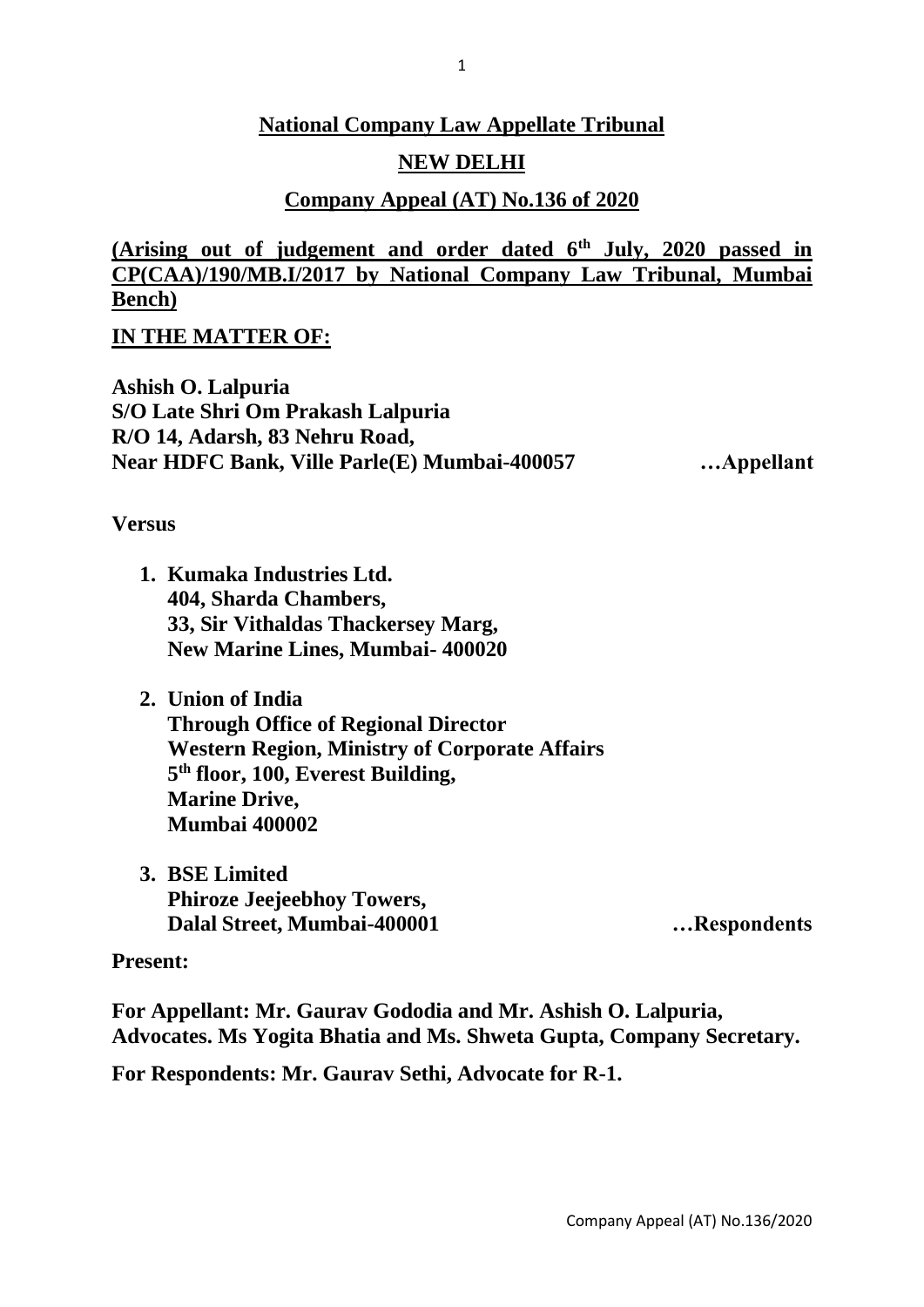#### **J U D G M E N T**

# **(20th October, 2020)**

### **Mr. Balvinder Singh, Member (Technical)**

- 1. The present appeal has been preferred by Mr. Ashish O. Lalpuria (hereinafter referred to as 'Appellant') U/S 421 of Companies Act, 2013 challenging the impugned order dated 6th July, 2020 passed in Company Petition bearing No. CP(CAA)190/MB.I/2017 by National Company Law Tribunal, Mumbai (hereinafter referred as 'NCLT Mumbai').
- 2. The brief facts of the case are that the Respondent No. 1 Company i.e. Kumaka Industries Limited presented a Scheme of Arrangement Under Section 391-394 of Companies Act, 1956 (Existing Sections 230-232 of Companies Act, 2013) for sanction of the Arrangement embodied in the scheme originally filed before Bombay High Court which by virtue of notification issued by Ministry of Corporate Affairs (MCA) on  $7<sup>th</sup>$ December, 2016 got transferred to NCLT, Mumbai.

The Appellant is a shareholder of Respondent No. 1 Company and he pointed out certain irregularities and non-compliances and raised the objections that the Scheme of Arrangements is a mere rectification of action already taken by the Respondent company without obtaining approval of the Tribunal and other Regulatory Authorities as required under the provisions of Companies Act. NCLT, Mumbai passed the order dated  $6<sup>th</sup>$  July, 2020 stating that the scheme appears to be fair and reasonable and does not violate any provision of law and is not contrary to public policy or public interest. Hence, the Appellant on being aggrieved by the order of NCLT, Mumbai have preferred this appeal under section 421 of Companies Act, 2013.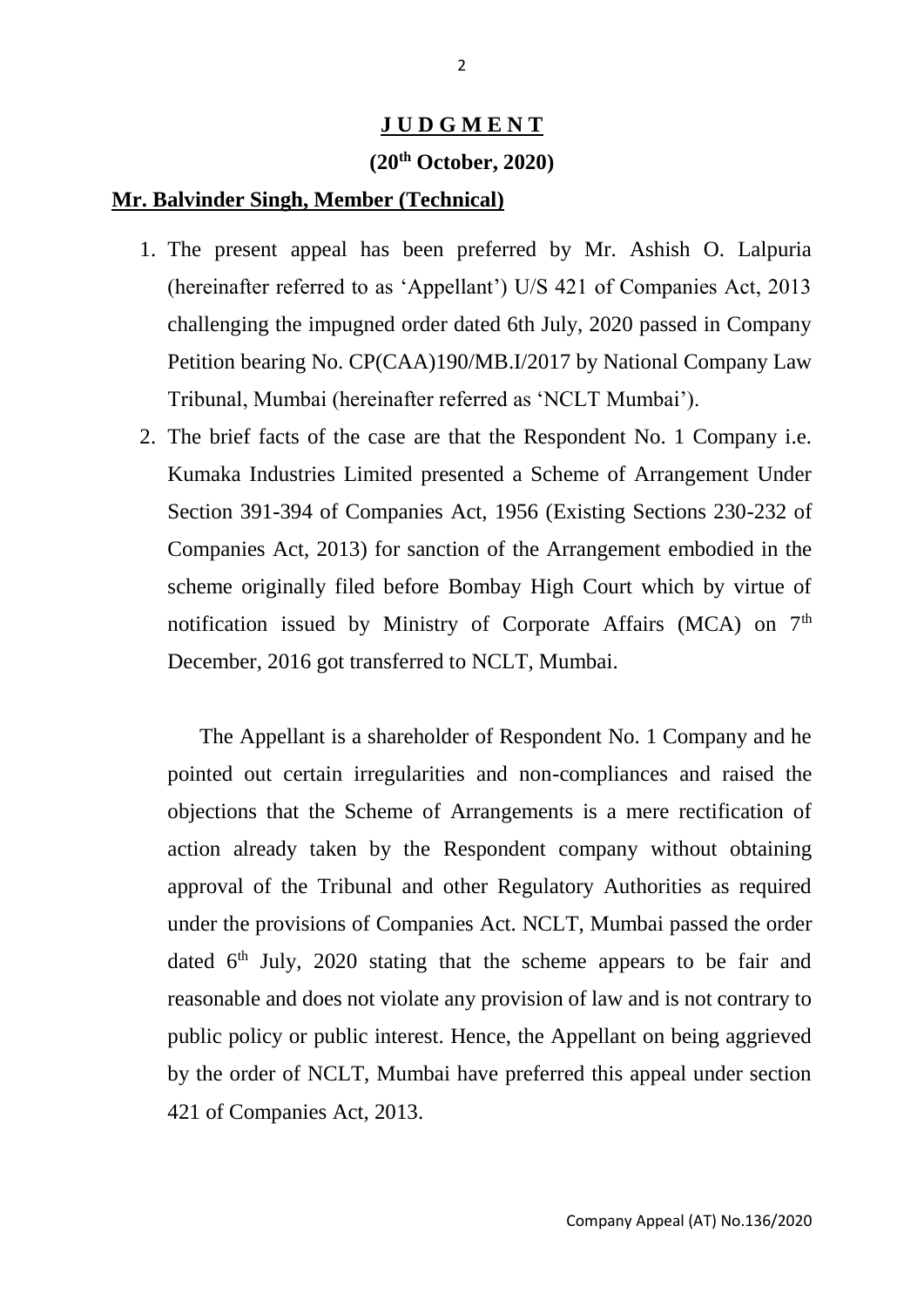- 3. It is sated by the Appellant that on  $12<sup>th</sup>$  January, 1995, the Respondent No. 1 company entered into capital market by way of Public Issue of 37,47,400 equity shares of Rs. 10/- each at an issue price of Rs. 160/- per share. Pursuant to the payment of application money of Rs. 40/- per share (consisting of 2.50/- against the face value of Rs. 10/- per share and Rs. 37.5/- towards the premium of Rs. 150/-), 37,47,400 shares were allotted to successful applicants by the company. Out of the total offer size 13,34,400 shares were fully paid up. Application pertaining to 10,375 shares were aggregating to Rs. 16,60,000/- at Rs. 160/- per share were deferred as the Application applied were for less than the minimum lot size i.e. 100 shares. Instead of rejecting the said Application money which were against the terms of public issue and refunding the said money immediately after the allotment was completed, the company retained the money till 1998. By way of scheme of arrangement company sought to convert public deposit into share capital as the retained application money, being a public deposit attracted the provision of section 58 A of the erstwhile Companies Act, 1956.
- 4. It is further stated that the shareholders of the remaining 24,13,000 shares did not pay the balance amount of Rs. 120/- per share despite several calls being made by the company. Therefore, on 14<sup>th</sup> August 1997, a special resolution under section 391 of Companies Act, 1956 approving the arrangement comprising of allotment of 25 fully paid up shares of Rs. 10/ each in lieu of 100 partly paid up shares of Rs. 2.50/- each was passed by the company. The explanatory statement for the said Special Resolution clearly mentioned that the same is being contemplated under section 391 of Companies Act, 1956 and also speaks about applications to be made to SEBI and Bombay High Court. Instead of obtaining sanction from these Authorities, an opinion was taken from Hon'ble Y.V. ChandraChud, Retired CJI on whether this Arrangement would tantamount to reduction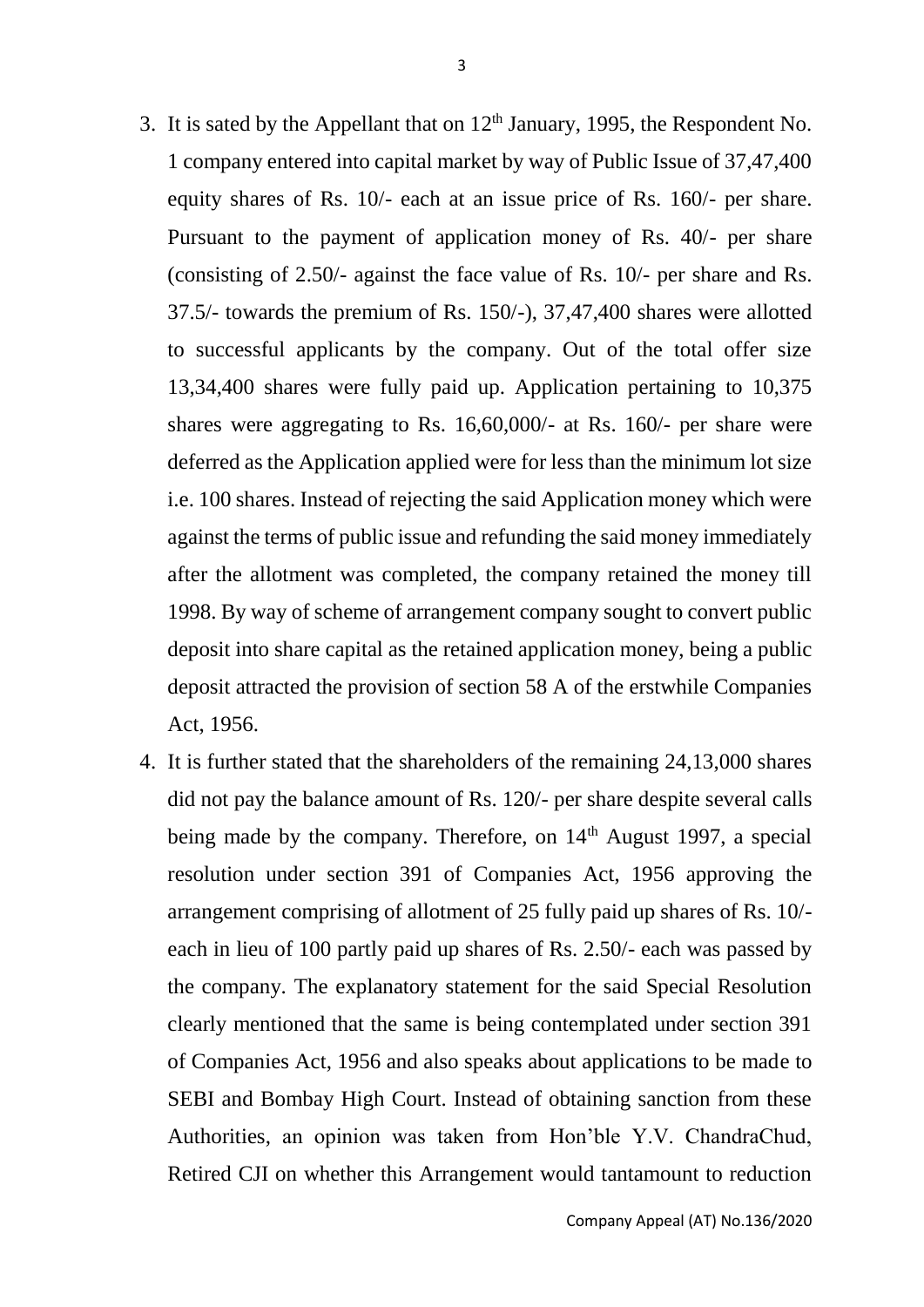in share capital. On 19<sup>th</sup> July 1998, Bombay Stock Exchange (BSE) informed the Company that it does not agree with the Company and advised them to comply with Section 100 of the Companies Act, 1956. However, no such letter received from BSE formed part of the petition filed before the Court.

- 5. It is further submitted by the Appellant that inspite of the above communication from BSE, the Company suo-moto proceeded to fraudulently give effect to the said capital reduction in its audited financial statements, annual returns, shareholding pattern and other documents of the company and its submission of quarterly and half yearly financial results made to the BSE, SEBI and other governmental authorities. Since then and till date and in absence of any communication to the contrary, the Company presumed and believed that these authorities have accepted the revised capital status of the Company.
- 6. It is also submitted by the Appellant that despite receiving the above mentioned communication regarding adherence to provisions of Section 100 of Companies Act, 1956 from BSE on 23rd January, 1999, the Company made application to BSE for the said capital reduction. Thereafter on  $6<sup>th</sup>$  May 1999, BSE communicated to the Company that it has rejected the Application for listing of these shares and that the Exchange has taken a serious view of the same.
- 7. It is also submitted by the Appellant that after the Depositories Act, 1996 came into force, SEBI alongwith Stock Exchange made it mandatory for all companies to register themselves with the depositories in order to facilitate dematerialisation of shares and trading of securities on the stock exchange platform was made mandatory in demat form in a phased manner. The Company, being fully aware of the rejection of the Listing Application did not adhere to the guidelines as prescribed by SEBI and Stock Exchanges and did not bother to register itself with the depositories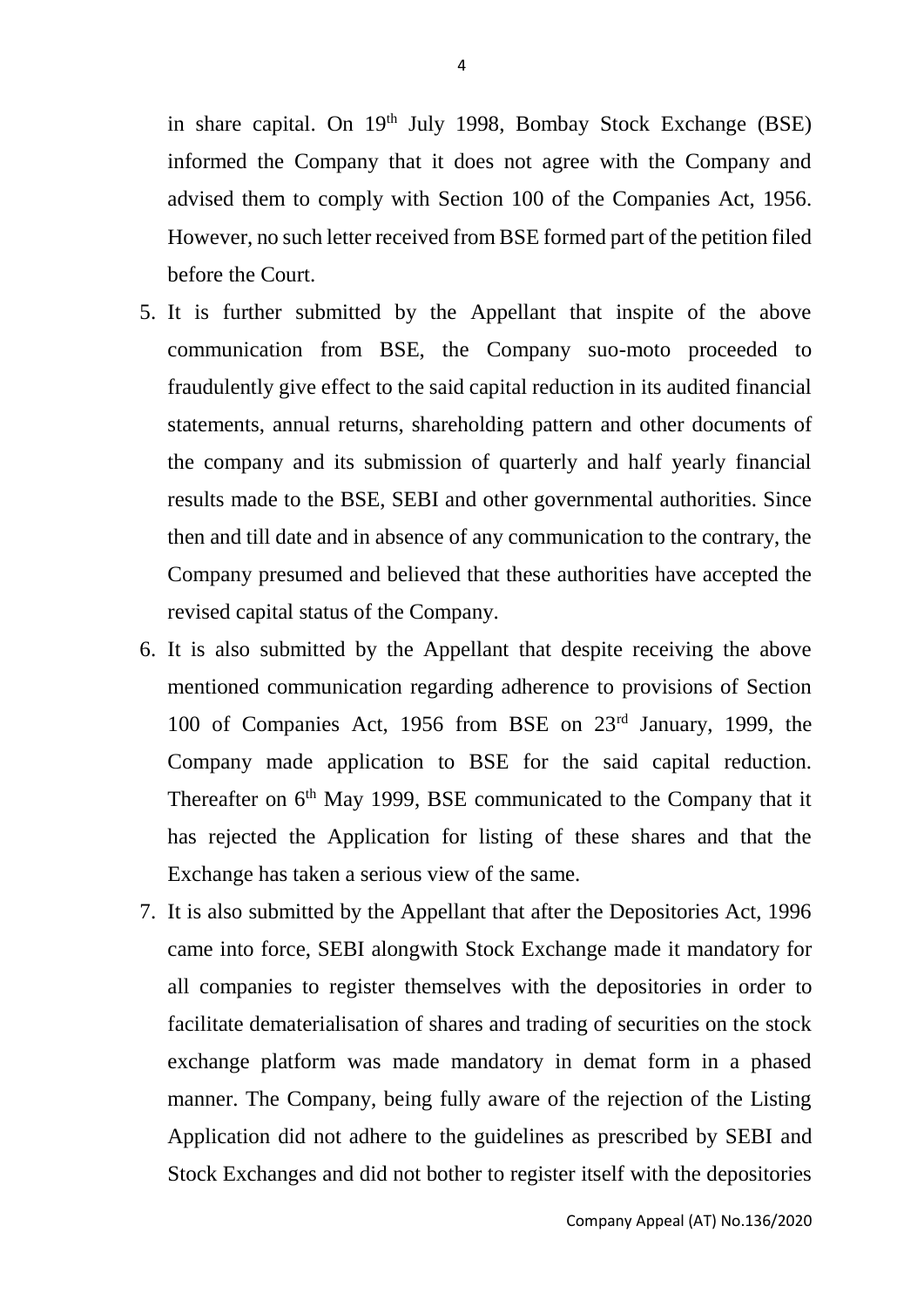as the revised Capital structure would not have been admitted by them. It is an undisputed fact that unless securities of any listed company are not granted listing permission by the stock exchange(s), the same are not admitted by the depositories. It was only due to this and certain other noncompliances, BSE suspended trading in the securities of the Company on 7 th January, 2002. The Company could have challenged the suspension order before appropriate forum in the year 2002 itself. Considering the most important fact that before suspending the trading the securities of any company, Stock Exchanges issues show-cause notices periodically, clearly giving the details of non-compliances to be made good.

- 8. It is further submitted that the Respondent No. 1 Company, all through these years was under the blind belief that the Statutory Authorities have accepted the Capital Reduction and was unaware of the BSE Rejection Letter dated  $6<sup>th</sup>$  May, 1999 until in the year 2012 when the company was proposing to make a preferential allotment to Bank of Baroda, was made aware of the said fact (reason mentioned by the company for non-receipt of the said rejection letter is due to change in address). On  $4<sup>th</sup>$  June 2010, SEBI amended Securities Contracts (Regulation) Act (SCRA) which provided that all the Listed Companies other than Public Sector Companies were required to maintain public shareholding of at least 25% within a period of 3 years. Since the public shareholding of the Respondent No. 1 Company was less than minimum statutory requirement, it was required to fulfil the requirement within the said time frame as prescribed by SEBI.
- 9. It is further submitted by the Appellant that on failure of the company with the said requirements SEBI on  $4<sup>th</sup>$  June, 2013, vide order passed stern orders against the Company, Director and promoters by imposing severe restrictions and with a warning to take further steps in the event of continued default. All through these years company did not care about the distressed shareholders who were unable to sell their shares due to newly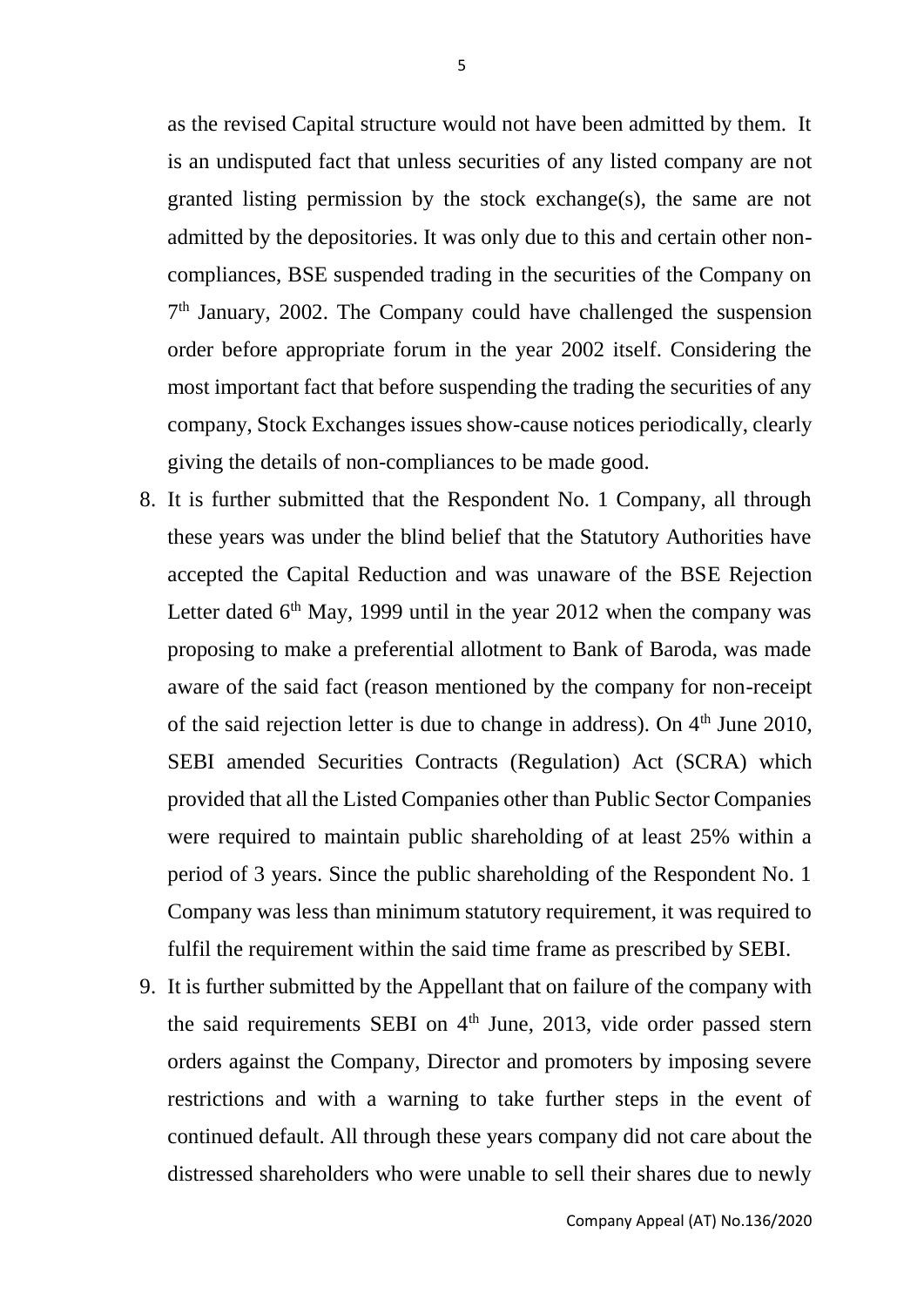issued shares being labelled as illegal by the Stock Exchange and due to prohibition in trading. Only after the said SEBI order, the Company and its Director presented the scheme to save their skin from the clutches of SEBI rather than for well being of shareholders as mentioned in the petition for portraying it as an "investor friendly" proposition.

- 10.It is further stated by the Appellant that after learning about the said order the Respondent No. 1 Company filed an application with BSE on 22nd July, 2013 for revocation of suspension of trading. However, no such evidence was attached in the petition filed by the company. Upon receipt of the letter from the Company, BSE advised the Company to implement Reduction of Capital through Scheme/ Court or approach Registrar of Companies (RoC) for alternative remedy.
- 11.It is further stated by the Appellant that the Company filed the Scheme of Arrangement before the Bombay High Court. On 11<sup>th</sup> December, 2015, the Company was directed to convene meeting of shareholders and creditors. As per the Order and as per the directions, a meeting of Equity Shareholders and Creditors was held on  $8<sup>th</sup>$  February, 2016. Finally, on  $8<sup>th</sup>$ March, 2016, the Company filed the scheme petition before the Bombay High Court and thereafter, in December 2016 for confirmation the said matter was transferred to NCLT, Mumbai Bench and numbered as CP 190 of 2017.
- 12.It is also stated by the Appellant that the Regional Director, Western Region, Mumbai also submitted its preliminary representation and requested NCLT to dismiss the Petition on the following grounds:
	- Ratification of reduction of 18,09,750 shares by conversion of 24,13,000 partly paid up shares of 6,03,250 fully paid up shares.
	- Reduction of share capital by cancellation and extinguishment of 10,375 fully paid up shares allotted to 406 shareholders and transfer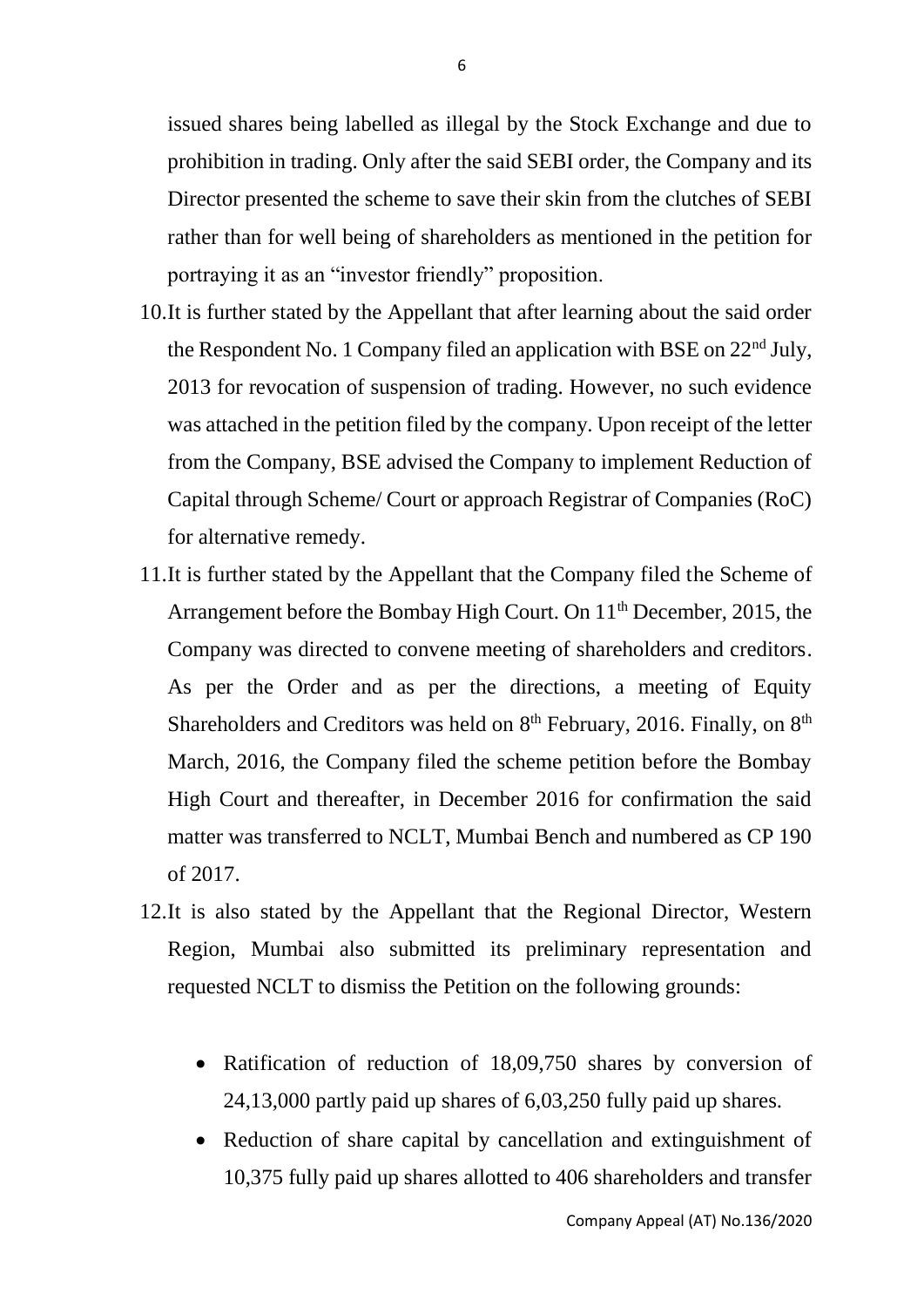of fully paid up 10,375 by the promoters at the rate of 0.005 paise per share.

- To restore the rights of the said 406 shareholders, rearranging and numbering the distinctive Nos. of shares to reconcile the same with the paid up share capital.
- Issue and allotment of 21,04,865 fully paid up shares as Bonus Shares to the public shareholders of the Company other than promoters.

Therefore, it is clearly mentioned by the petitioners that the arrangement which is already implemented is placed before the Hon'ble Court/Tribunal for sanction is not in accordance with law and may not be considered on the following grounds:

- The Company has acted only on the legal opinion dated  $3<sup>rd</sup>$ November, 1997 and not on the basis of the letter and spirit of provisions of Section 100 of the Companies Act, 1956.
- Subscription made by each of the shareholders less than 100 each which is not acceptable.
- Letter of Bombay Stock Exchange dated  $6<sup>th</sup>$  May, 1999 not received by the Company and only came to know in the year 2012 is also not acceptable since the company was listed and was in touch the Bombay Stock Exchange, the reason mentioned above is not justified,
- The present scheme is made only as per the advice of the Bombay Stock Exchange in the year 2013 which is not acceptable since the company has to comply with the Companies Act, 1956 before the letter received from the Bombay Stock Exchange.
- There is no proposed scheme, but it is rectification of action already taken.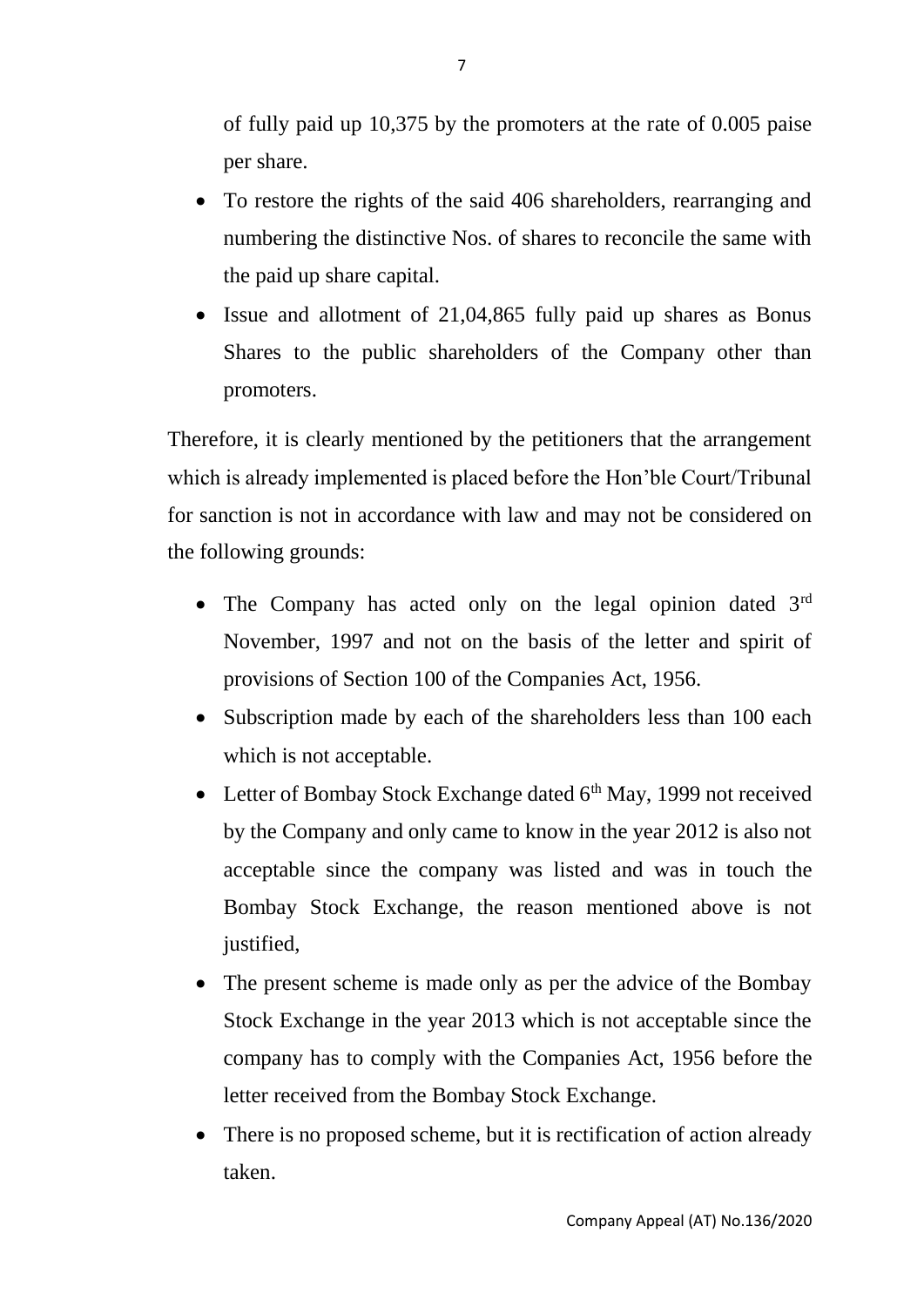- In view of above, it is humbly presented that the Regional Director is filing these preliminary observations on the scheme and he is reserving his rights to make further observations if need arises.
- 13.It is submitted by the Appellant that the impugned order has been passed on the premise that the scheme of arrangement between the company  $\&$  its equity shareholders seems to be fair, reasonable and no public policy is being prejudiced by the said scheme including overruling the objections raised by the Regional Director (Western Region) Ministry of Corporate Affairs, Mumbai stating that the objections are mere procedural lapses than anything else and there is no illegality pointed out by them. However, NCLT has grossly failed in appreciating the entire facts and circumstances of the case to the conclusion which is opposed to every principle laid down under section 230-232. Furthermore, the Company has time and again misled the courts in the name of Bonus Shares to believe that the proposal is a scheme for the benefit of all raising serious doubts about the existence of these 406 shareholders and whether the Company is a shell company or not.
- 14.The Appellant further contended that he has the locus to file the present appeal and the embargo under section 230(4) would not apply to the Appellant as he has challenged that the proposal made by the Respondent Company in the form of a Scheme or Arrangement cannot be termed as Scheme or Arrangement as contemplated under section 230-232 of the Companies Act, 2013. Section 230(4) was created to stop shareholder holding less than 10% of the total number of the shares from objecting to an otherwise legal scheme. It nowhere contemplates that when there are questions of legality, breach of law, unfairness, non-compliance of the mandatory provisions, the same cannot be brought before the court by way of a challenge. Rule 16 of Companies (Compromises, Arrangements and Amalgamations) Rules, 2016 also mandates that the notice of final hearing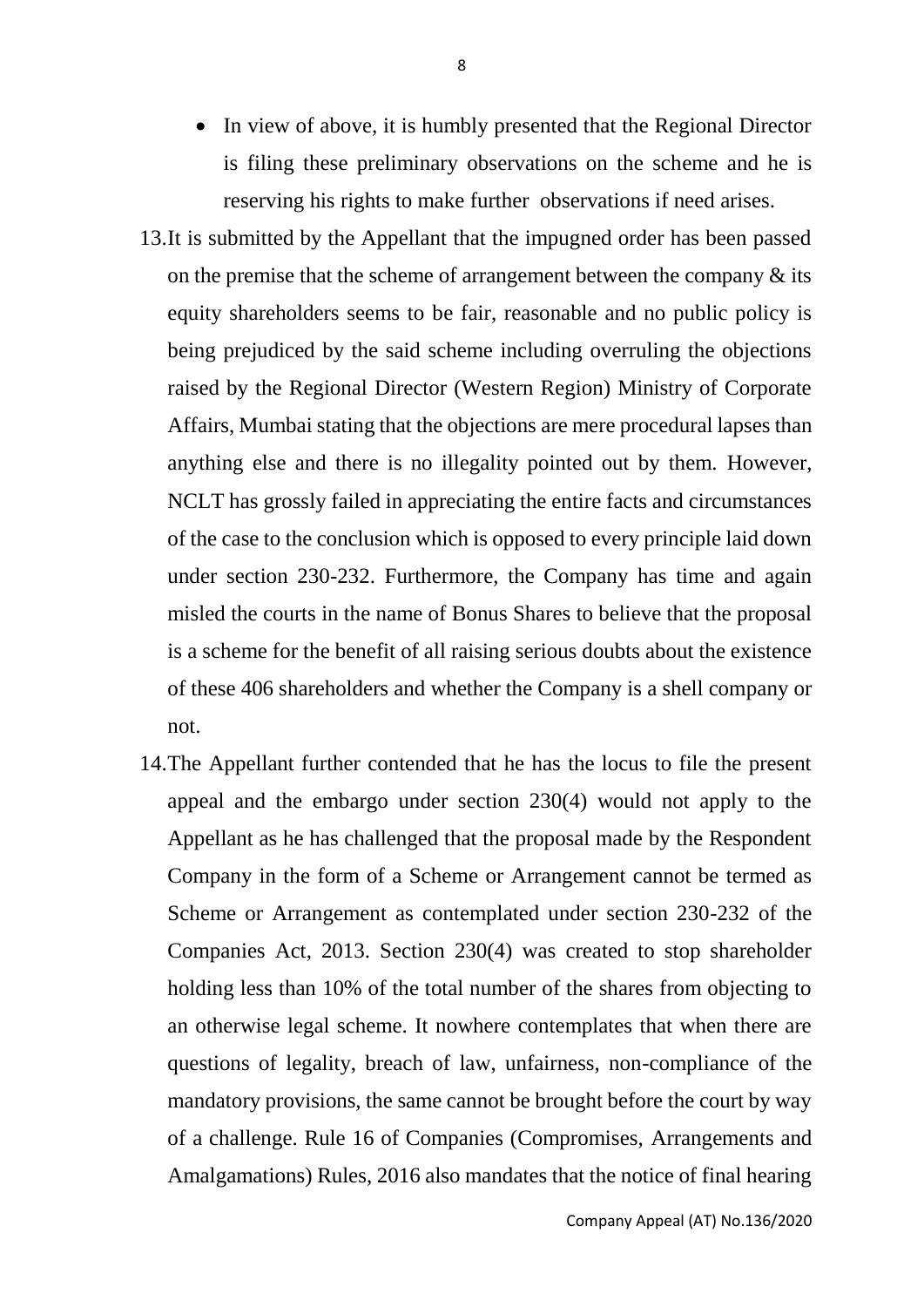has to be advertise in addition to giving notices to the concerned authorities and the objecting Shareholders.

- 15. The Appellant further contended that the Hon'ble Supreme Court in the case of Mihir Mafatlal vs. Mafatlal Industries Limited where the Shareholder held only 5% Shares as well as in the matter of Sesa Industries Limited vs. Krishna Bajaj the Shareholder held only 0.12% shares, the Apex Court has entertained the petition when the questions involved were of mandatory procedural requirements like proper disclosure and valid consent in the meeting. The only objection raised by the Advocate of Respondent No. 1 Company was on the point of locus of the Appellant and they did not offer a single explanation or arguments for the issue raised by the petitioner. This clearly shows that Respondent No. 1 Company is only interested in hiding the illegalities committed by them.
- 16.*Per contra*, Mr. Gaurav Sethi, learned counsel for respondent no 1 submitted that at the outset the appeal is non-maintainable, without any locus and is therefore liable to be dismissed. It is submitted that the appellant holds merely fifteen shares (having face value of Rs. 10 each i.e. total value of Rs. 150/- only) of the respondent no 1. This represents only 0.00012% of the paid up capital of respondent no. 1. The said percentage of the shareholding of the appellant is not only negligible but drastically below the threshold of the percentage prescribed to object the scheme under Section 230(4) of the Companies Act, 2013, which clearly states that it should not be less than 10% of the shareholding. Therefore, the appellant has no locus to approach this Tribunal and object to the scheme approved by the ld. NCLT.
- 17.It is submitted by the learned counsel for respondent no 1 that the appellant was not even a shareholder of Respondent No. 1 Company at the time of the court convened meeting held on 08.02.2016. The father of the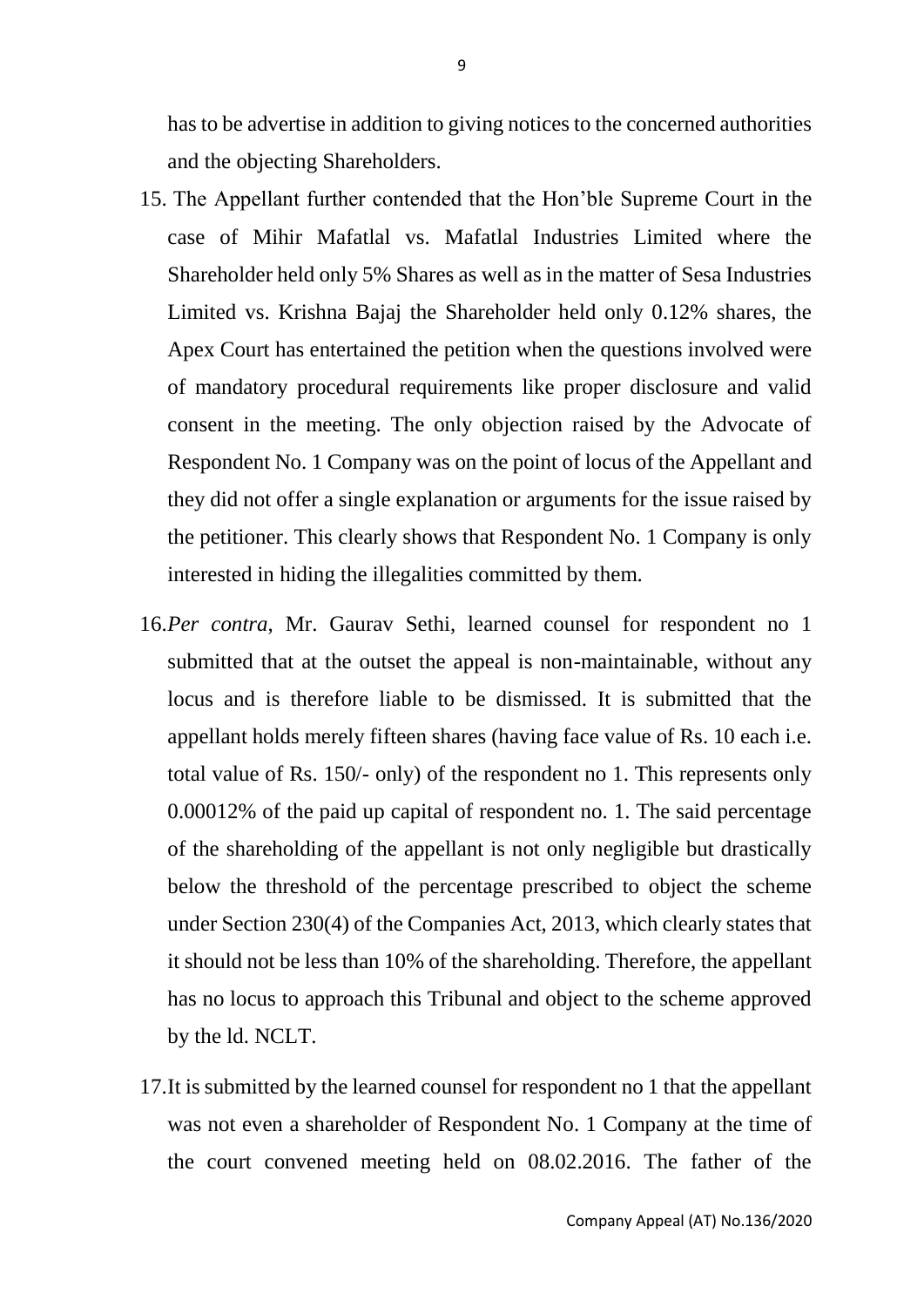appellant, one Shri Om Prakash Lalpuria died on 15.06.2004, and thereafter, on expiry of nearly twelve years, the appellant on 17.02.2016, for the first time applied for the transmission of shares of respondent no 1. The said 25 (twenty five) shares originally held by the appellant's father were transferred to the appellant without delay and in compliance of law, who is presently holding 15 (fifteen) shares out of the 1,20,85,625 (one crore twenty lakh eighty five thousand six hundred twenty five shares) shares of Respondent No. 1 Company.

- 18. It is further submitted by the learned counsel for respondent no 1 that the appeal filed is frivolous, vexatious and appears on the face of it to be malicious prosecution. It is averred that as per the said Scheme, the appellant shall be allotted 21 new bonus shares on its present 15 shares. Further, all rights of the shareholders including the appellants are duly protected. The Directors have no interest in the Scheme and it is a duly sanctioned investor friendly Scheme. The only purpose of the said appeal, according to learned counsel, is to harass and blackmail the respondent no 11, in order to avail some sort of ransom or monetary benefit.
- 19.It is further submitted that the vital part of the Scheme approved by NCLT is already implemented and at such an advanced stage, the Scheme cannot be challenged. The Scheme was already brought in effect on 01.08.2020, and the vital part of the Scheme is already implemented including the issuance of 21,04,865 bonus shares to the shareholder including the appellant. Hence, the prayers sought in the said appeal are now infructuous and cannot be entertained.
- 20.It is submitted that presently the impugned Scheme is on the verge of final implementation and may be fully implemented by 25.09.2020. Form INC-28 was duly filed by the answering respondent with the Registrar of Companies, Mumbai on 01.08.2020 and has been approved on 01.09.2020.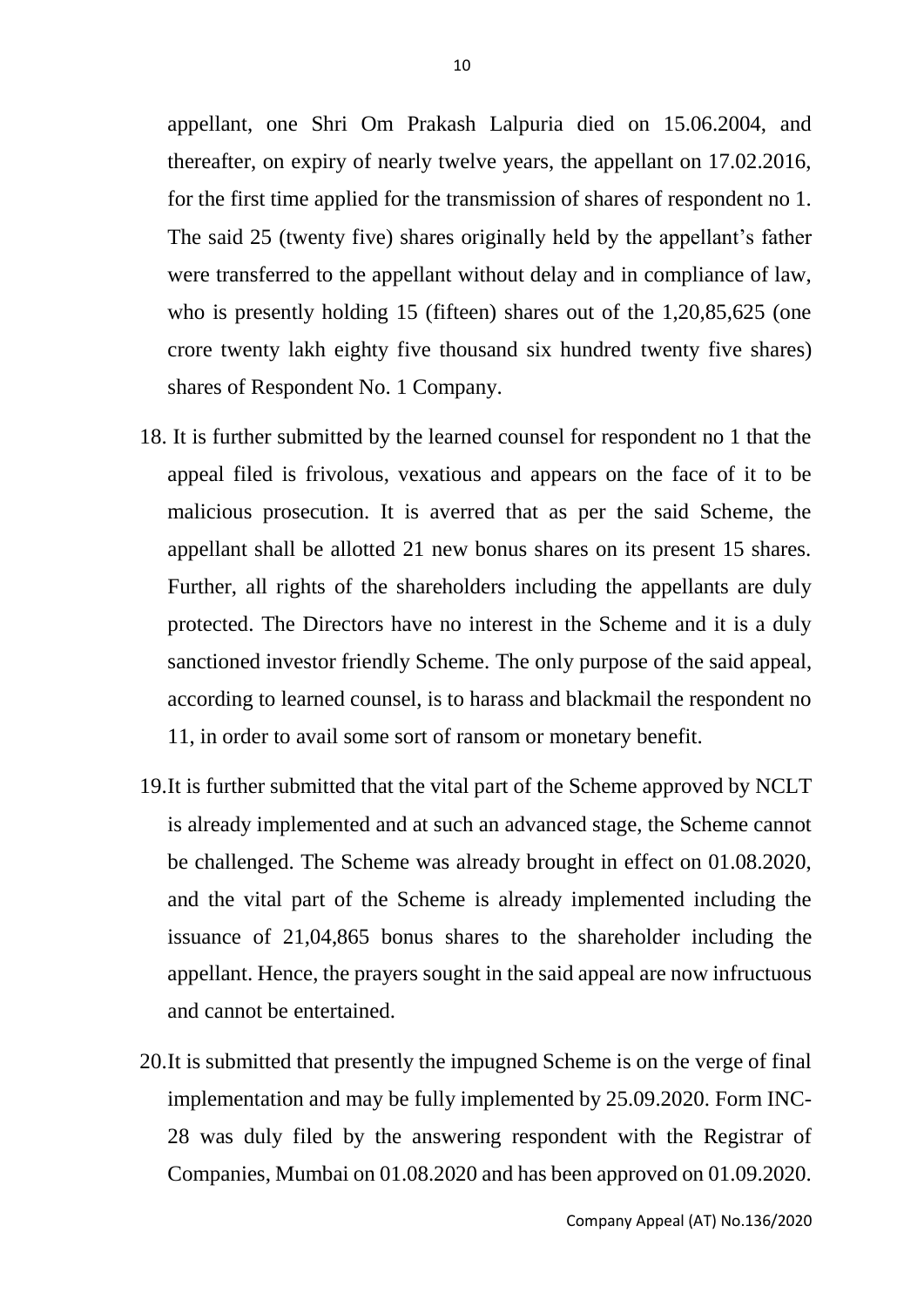The accounting effect of the Scheme is also implemented and reflected in the books of accounts of respondent no 1 and the same has already been approved by the auditors of respondent no 1. The answering respondent has also obtained ISIN form NSDL and has initiated the process of listing of shares with the Bombay Stock Exchange.

21.Learned counsel has further stated the present status of the implementation of the Scheme after around 72 days of the impugned order dated 06.07.2020 having being passed:

| S.No. | <b>Status</b>                                                                                                                                                                           | Description                                                                                                                                                                                                                                                                                             |
|-------|-----------------------------------------------------------------------------------------------------------------------------------------------------------------------------------------|---------------------------------------------------------------------------------------------------------------------------------------------------------------------------------------------------------------------------------------------------------------------------------------------------------|
| 1.    | Implemented                                                                                                                                                                             | Ratification of reduction of 18,09,750<br>shares by conversion of 24,13,000 partly<br>paid up shares to 6,03,250 fully paid up<br>shares.                                                                                                                                                               |
| 2.    | Implemented                                                                                                                                                                             | Reduction of share capital by cancellation<br>and extinguishment of 10375 fully paid up<br>shares allotted to 406 shareholders and<br>transfer of fully paid up 10375 shares by<br>the promoters at the rate of 0.005 paisa per<br>share.                                                               |
| 3.    | Implemented                                                                                                                                                                             | Restore the rights of the said 406<br>shareholders, rearranging and numbering<br>the distinctive numbers of shares to<br>reconcile the same with the paid up share<br>capital.                                                                                                                          |
| 4.    | Implementation to<br>be completed<br>on<br>24.09.2020<br>(tentatively)<br>obtained<br>(ISIN)<br>NSDL,<br>from<br>allotment of bonus<br>shares to the public<br>shareholders<br>pending) | Issue and allotment of 21,04,865 fully paid<br>up shares as bonus shares to the public<br>shareholders of the company out of the<br>free reserves of the company. (Ratio of 7<br>shares for every 5 shares held by non-<br>promoter public shareholders to comply<br>with minimum public shareholding.) |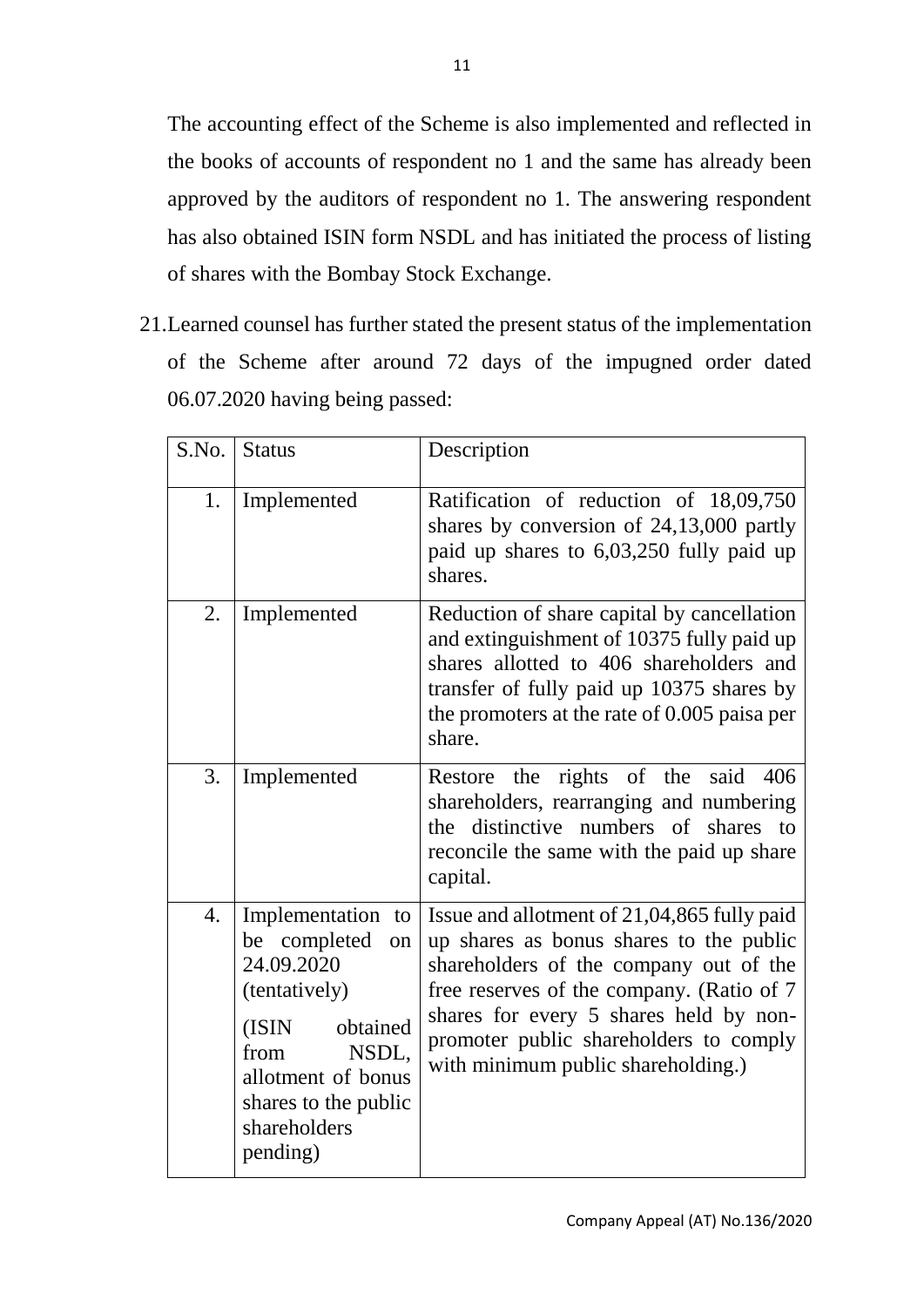- 22.It is submitted by the learned counsel that the appellant has raised fresh objections and grounds for the first time as a matter of convenience and as an afterthought. The appellant had sufficiently raised his objections before the High Court of Bombay/ NCLT in the affidavit dated 22.08.2016. Learned counsel for the respondent averred that this is against the settled position of law that no new grounds can be raised in the appeal, if they were not originally pleaded before the original court of jurisdiction.
- 23.It is further submitted that all the arguments and contentions advanced by the appellant were sufficiently heard and considered by NCLT, only after which NCLT dismissed the said objections and approved the Scheme as being fair, reasonable, investor friendly and in the wider interest of the public shareholders. He has placed reliance on para 25 of the impugned order, dated 06.07.2020 which is reproduced below:
- 24. It is submitted by the learned counsel for Respondent No. 1 that the Appellant is trying to mislead and misguide this Tribunal by filing incomplete pleading and veiling the relevant documents which were originally filed before NCLT/ High Court of Bombay. Prima facie, it appears that the appellant has omitted to place on record crucial documents in the appeal including its own objection affidavit filed before the High Court of Bombay and the reply filed by the Respondent No. 1. It is averred that this is an attempt on the part of the Appellant to derail the legal process and hamper the interests of the rest of the majority non-promoter shareholders.
- 25.It is further submitted that on  $15<sup>th</sup>$  September, 2020, a contempt petition (CA (CONTEMPT) 1060/MB/2020 IN CP(CAA) 190/MB/2020) was filed in the NCLT pleading similar prayers of the appeal as well as of the IA.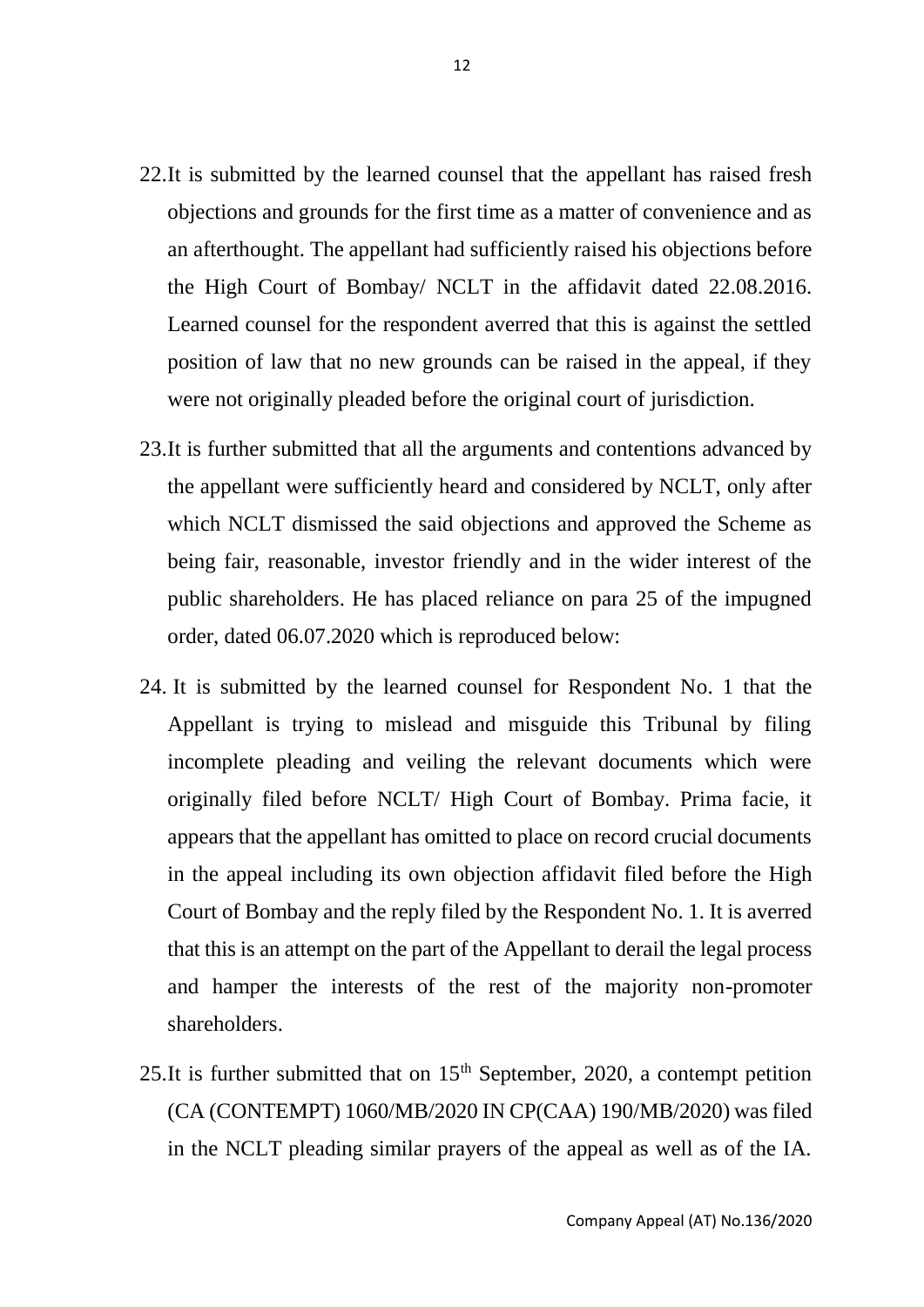The appellant mentioned the said IA with similar facts and prayers before this Tribunal on 16.09.2020 without serving a copy to the answering respondents or disclosing that the matter has been mentioned. The contents of the said Contempt Petition filed before NCLT and the IA served on 17<sup>th</sup> September, 2020 as entirely the same with same prayers.

- 26.It is further submitted that the IA served upon the answering respondent on 17<sup>th</sup> September, 2020 is in gross violation of Section 340 CrPC, 1973 and the NCLAT Rules, 2016 as the appellant fixed his signatures at Mumbai and has got the affidavit attested by a notary in Delhi. The appellant has omitted his signatures at one place in the affidavit and it is alleged by counsel for Respondent No. 1 that the counsel for the Appellant has affixed her signatures instead of the client.
- 27.We have heard the learned counsel for the parties and perused the record. The proposed scheme of compromise and arrangement should not be violative of any provisions of law and is not contrary to public policy. It is apparent from the records that there were irregularities and noncompliances from a very long time due to which Stock Exchange took action against the Respondent No. 1 Company and suspended the trading of its securities in the year 2002. Nothing has been brought on record that the Respondent No. 1 Company have taken any serious actions to make the requisite compliances so that trading of the shares of the company can be resumed. Non action of the Respondent No. 1 Company have serious impact on the investors who have invested their hard money in the company. These non-compliances and irregularities or any illegal act already committed cannot be ratified under the umbrella of "scheme" as envisaged under Section 230-232 of Companies Act, 2013.
- 28.Respondent company have submitted that the Appellant holds only 15 shares of the Respondent No. 1 Company which represents only 0.00012%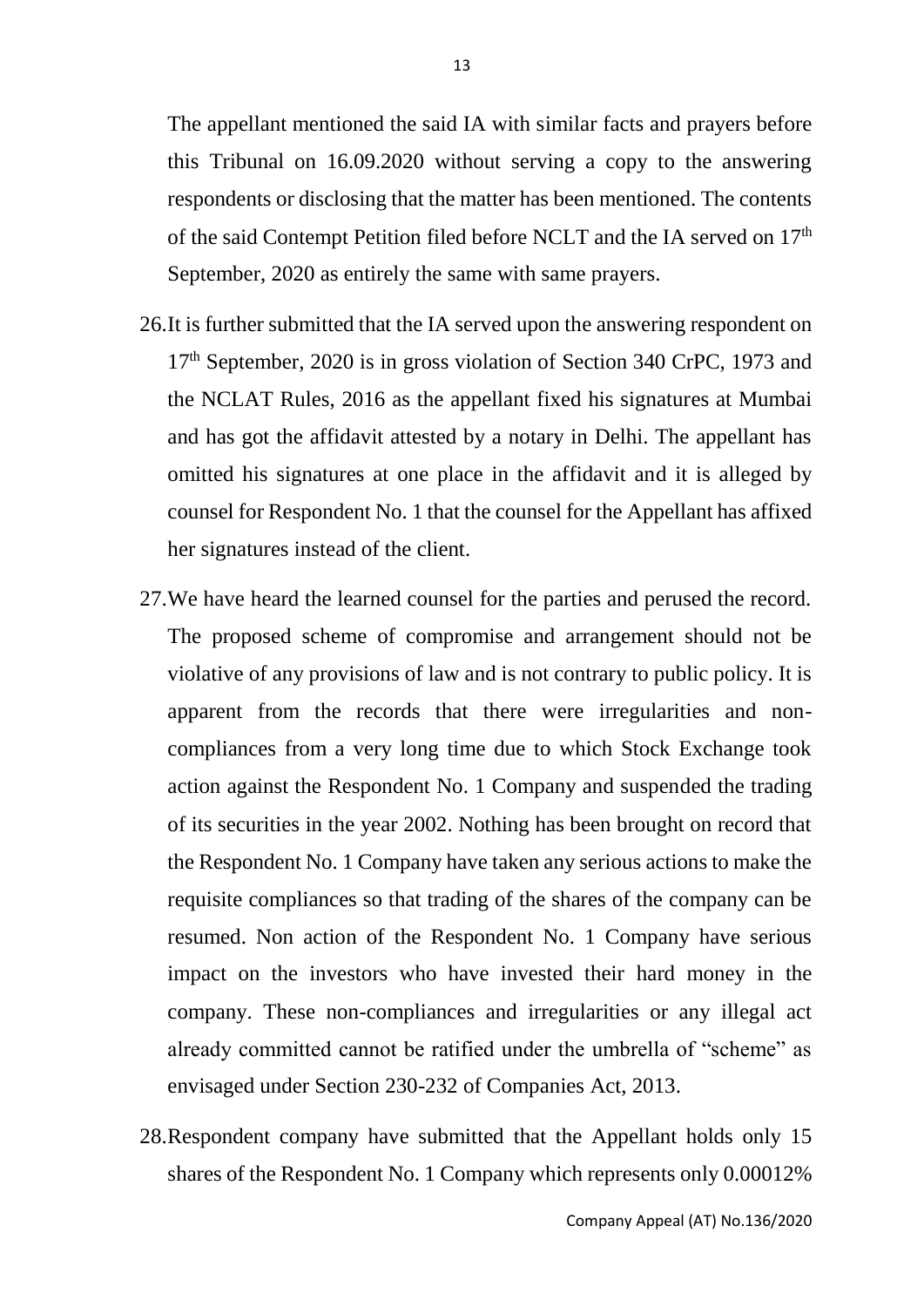of the paid up capital of Respondent No. 1 Company. The said percentage of the shareholding of the appellant is not only negligible but drastically below the threshold of the percentage prescribed to object the scheme under Section 230(4) of the Companies Act, 2013. Even if the objection of the Respondent No. 1 Company that the Appellant has no locus standi under section 230 (4) to object the scheme is accepted but this will not affect the power of Regional Director as there is no such limitation prescribed for the Regional Director to file his objections as he is a public authority and has to look after the interest of the public/shareholders/investors at large. Thus the Objections raised by the Regional Director should be given due weightage/consideration. The Regional Director have made the following objections which are reproduced below:

- The company has acted only on the legal opinion dated 3.11.1997 and not acted on the basis of the letter and spirit of provisions of Section 100 of the Companies Act,1956.
- Subscription made by each of the shareholders less than 100 each which is not acceptable.
- Letter of Bombay Stock Exchange dated 6.5.1999 not received by the company and they only came to know in the year 2012 is also not acceptable since the company was listed and was in touch with the Bombay Stock Exchange, the reason mentioned above is not justifiable.
- The present scheme is made only as per the advice of the Bombay Stock Exchange in the year 2013 which is not acceptable since the company has to comply with the Companies Act, 1956 before the letter received from the Bombay Stock Exchange.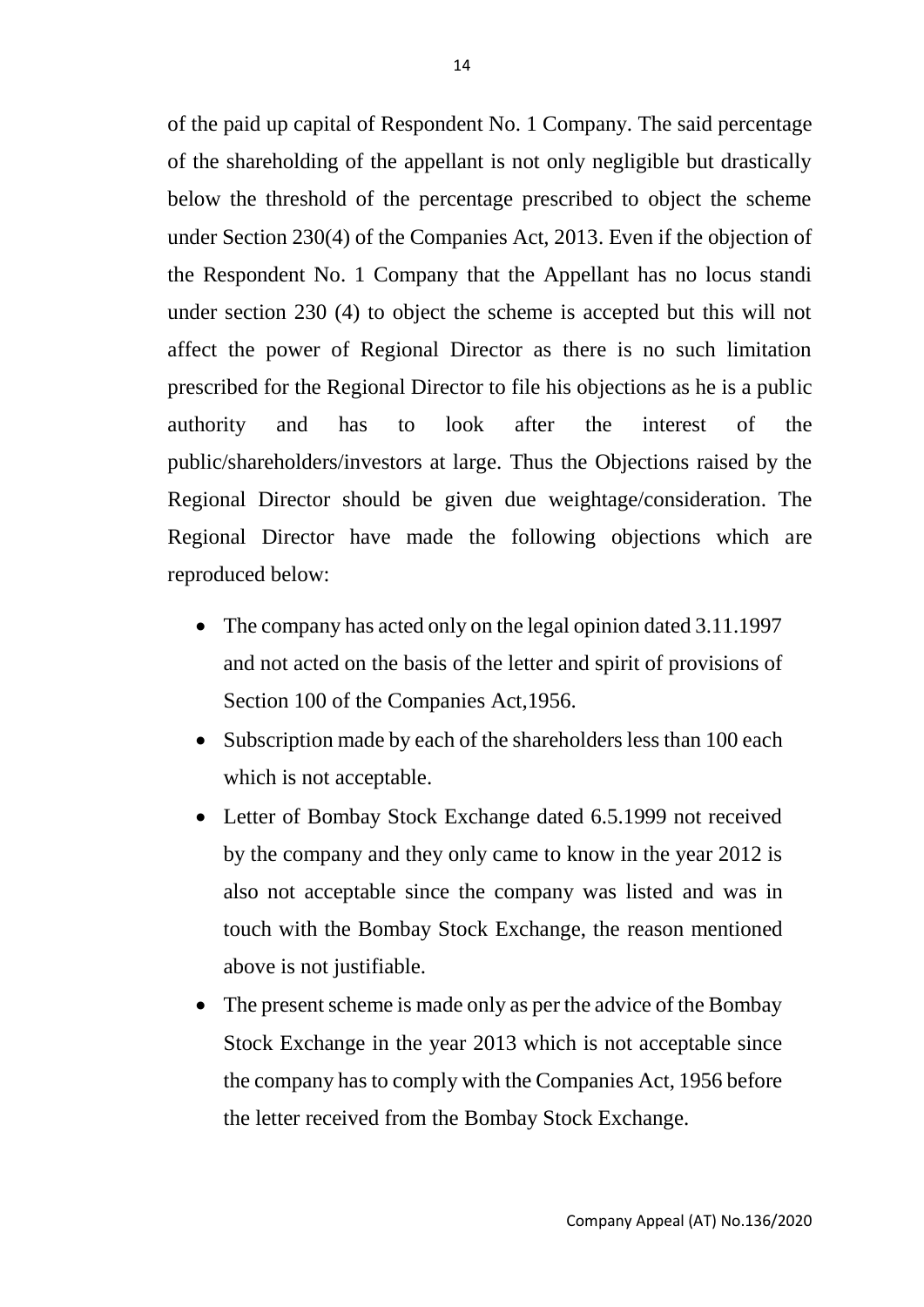- There is no proposed scheme. But it is rectification of action already taken.
- In view of above, it is humbly presented that the Regional Director is filing these preliminary observations on the scheme and he is reserving his right to make further observation if need arises.

We have also gone through the above observations made by the Regional Director, Western Region, Mumbai. These objections raised by the regional directors clearly points out the irregularities and non-compliances that were present at the time of sanctioning of scheme by the NCLT. The Company must be in compliance of the provision of law and cannot act just on the basis of a legal opinion. The respondent No. 1 Company should have instantly rejected the application money for 10,375 shares as the Application applied were for less than the minimum lot size i.e. 100 shares. The assertion of the Respondent No. 1 Company that it was unaware of the BSE Rejection Letter dated  $6<sup>th</sup>$  May, 1999 until in the year 2012 is not tenable as the company was listed and must be in touch with the Exchange for various compliances. The scheme appears to be used as a course of action to rectify the irregularities previously done/committed by the Respondent No. 1 Company. Therefore, the grounds raised by the Regional Director for dismissing the petition seems to be just and reasonable.

29.The main objective behind establishment of SEBI is to protect the interest of the investors and their hard-earned money trading in the stock exchanges, to regulate and facilitate efficient and flawless functioning of the securities market, to promote its development and to resolve the matters connected to it. It is apparent from the records that the Respondent No. 1 Company came into action after SEBI passed an adverse order against the Company and its Directors holding them liable to actions as permissible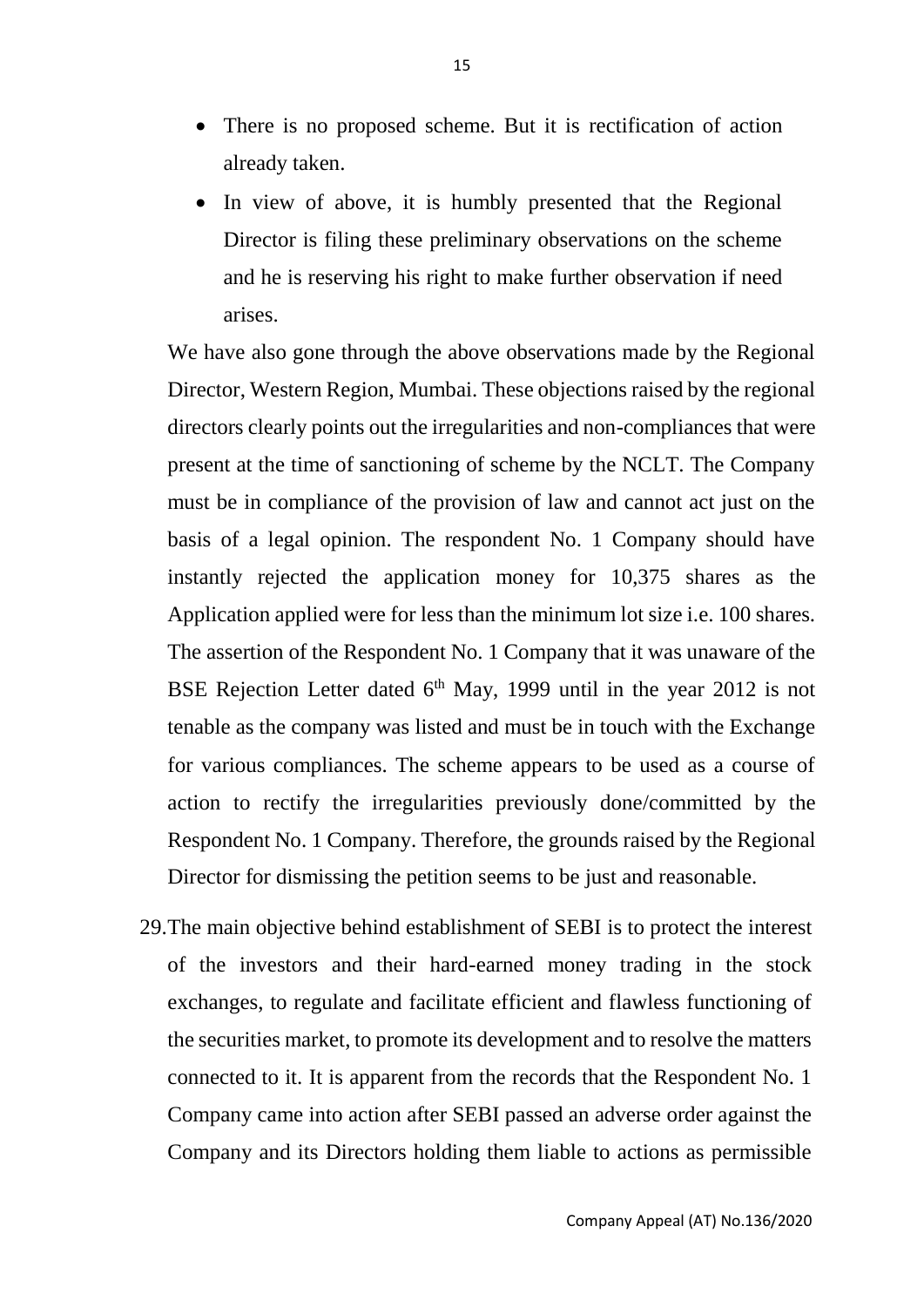under law. Only after the SEBI order the Respondent No. 1 Company was compelled to take a decision and therefore it brought forth a proposal, as a scheme in order to safeguard their directors and the Company.

- 30. It is pertinent to note under section 230 (5) provides that a notice under sub-section (3) along with all the documents in such form as may be prescribed shall also be sent to the Central Government, the income-tax authorities, the Reserve Bank of India, the Securities and Exchange Board, the Registrar, the respective stock exchanges, the Official Liquidator, the Competition Commission of India established under sub-section (1) of section 7 of the Competition Act, 2002, if necessary, and such other sectorial regulators or authorities which are likely to be affected by the compromise or arrangement and shall require that representations, if any, to be made by them shall be made within a period of thirty days from the date of receipt of such notice, failing which, it shall be presumed that they have no representations to make on the proposals. The basic intent behind this provisions of law is that these authorities plays a vital role in the overall legal structure and should work harmoniously with the Tribunal in order to ensure that the proposed scheme is not violative of any provision of law and is also not against the public policy.
- 31. NCLT has overruled the objections raised by the Regional Director on the ground that the objections are mere on the procedural aspects and do not raise any illegality in the scheme or that it is against public policy. Even if the objections are procedural but it is the jurisdiction of the Tribunal that such procedural aspects need to be duly complied with before sanctioning of the scheme, as it would lay down a wrong precedent which would allow companies to do whatever acts without the compliances and confirmation of the Court and other sectoral and regulatory authorities and thereafter get it ratified by the Court under the Umbrella of "scheme". It should have